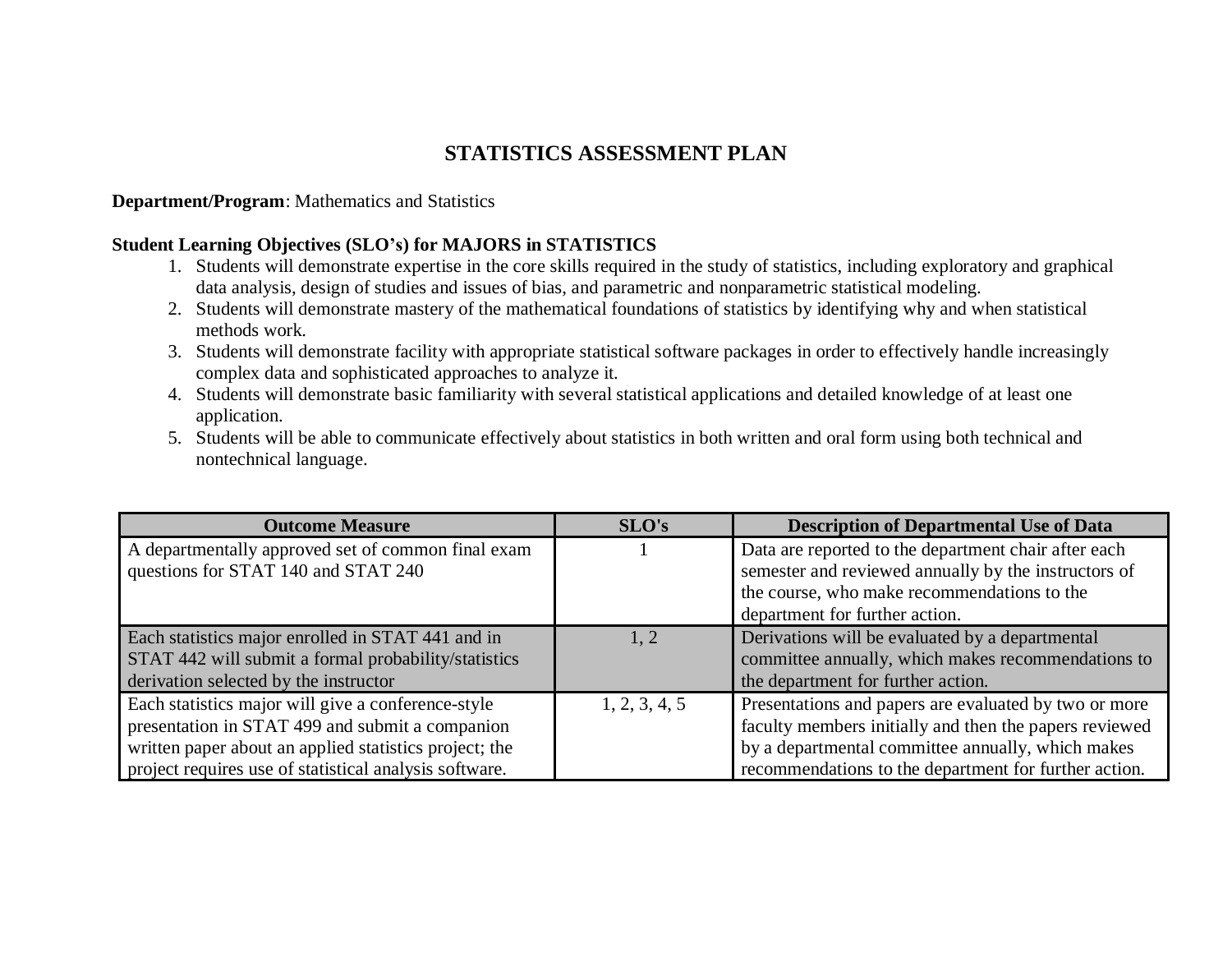| <b>SAS</b> certification tracking                                                             |               | The department will track how many statistics majors<br>take the SAS certification exam and how many<br>successfully pass it.           |
|-----------------------------------------------------------------------------------------------|---------------|-----------------------------------------------------------------------------------------------------------------------------------------|
| Each statistics major in STAT 363 will submit a project<br>report showcasing their SAS skills | 3, 5          | Reports will be evaluated by a departmental committee<br>annually, which makes recommendations to the<br>department for further action. |
| Senior Exit Interviews                                                                        | 1, 2, 3, 4, 5 | Chair gathers student responses to several questions,<br>reports to department.                                                         |

1. **Results—**Briefly discuss assessment activities and findings during this cycle and describe what recent programmatic changes, if any, were made in response to the findings? Discuss the rationale for any changes by referencing the SLO # and the findings from your assessment program.

## **Assessment Activities Table**

| This year we assessed<br>$SLO(s)$ | using Outcome<br>Measure(s) (OMs).                       | <b>Findings:</b>                                                                          | <b>Strategies for</b><br><b>Improvement</b>              |
|-----------------------------------|----------------------------------------------------------|-------------------------------------------------------------------------------------------|----------------------------------------------------------|
| (list each SLO in its own row)    | (See Report Instructions for<br>description and example) | program-performance for<br>these SLOs, as indicated by<br>these OMs, is:                  | (in selected areas):                                     |
|                                   | Direct OM(s):<br>Indirect OM(s):                         | <b>Excellent/Satisfactory/Needs</b><br><b>Improvement</b><br>(See Report Instructions for | (See Report Instructions for<br>description and example) |
|                                   |                                                          | description and example)                                                                  |                                                          |
|                                   |                                                          |                                                                                           |                                                          |
|                                   |                                                          |                                                                                           |                                                          |
|                                   |                                                          |                                                                                           |                                                          |